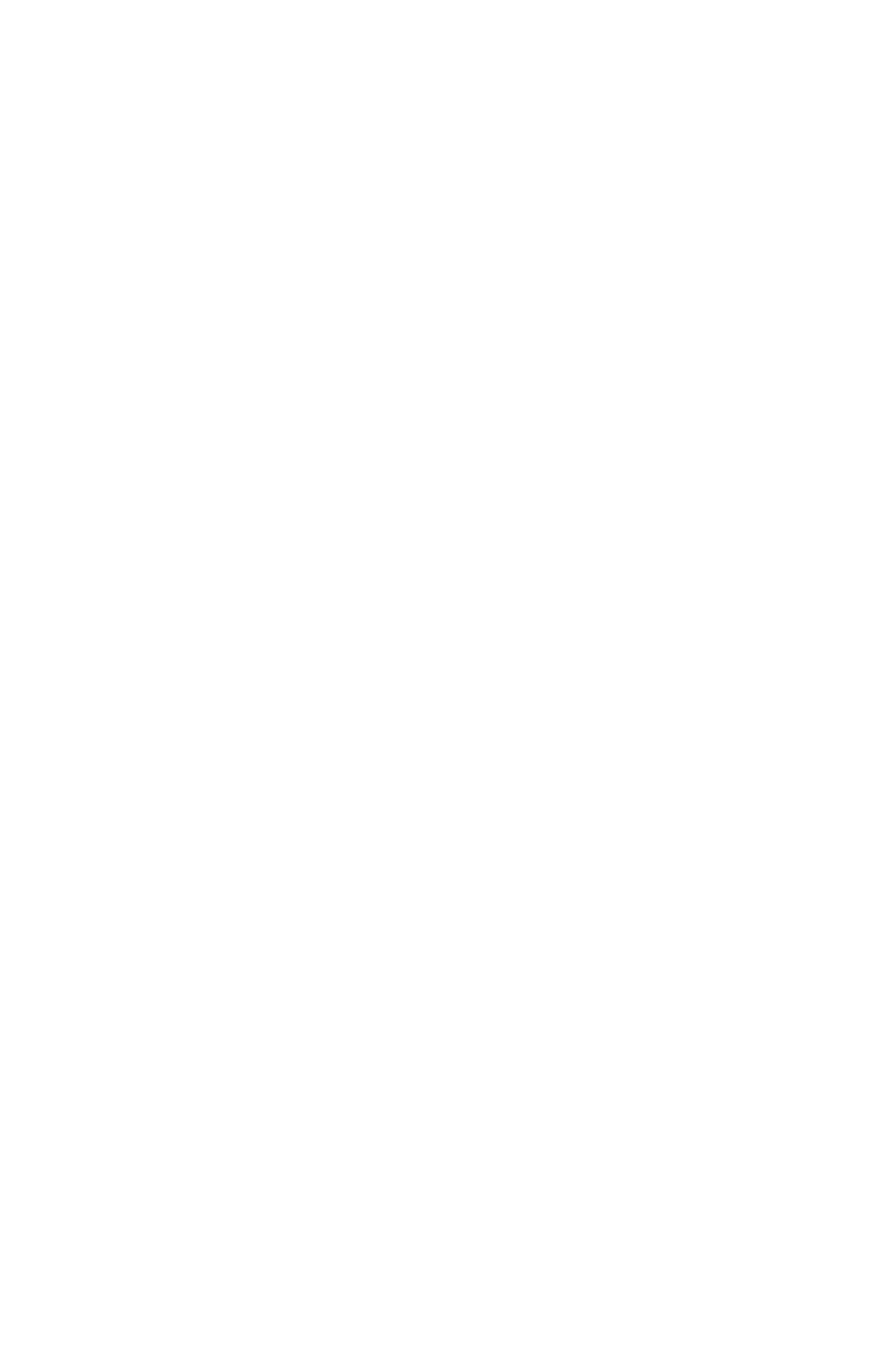### **MODEL L-430; L-431 & L-434 HVL FILTERS**

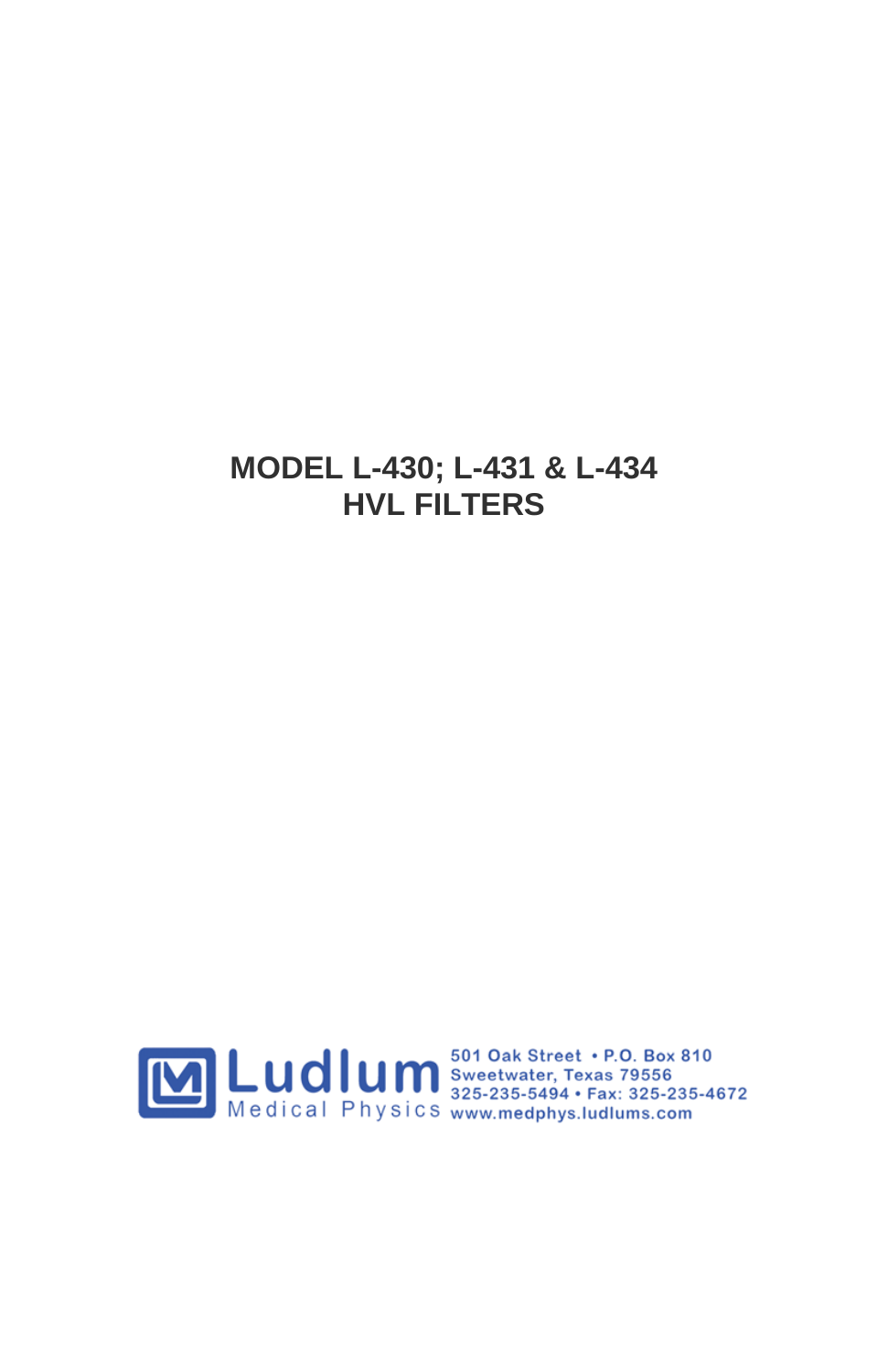| Introduction                          |  |
|---------------------------------------|--|
| <i><b>Overview</b></i>                |  |
| <b>General Procedure</b>              |  |
| General Procedure - Under-table Tubes |  |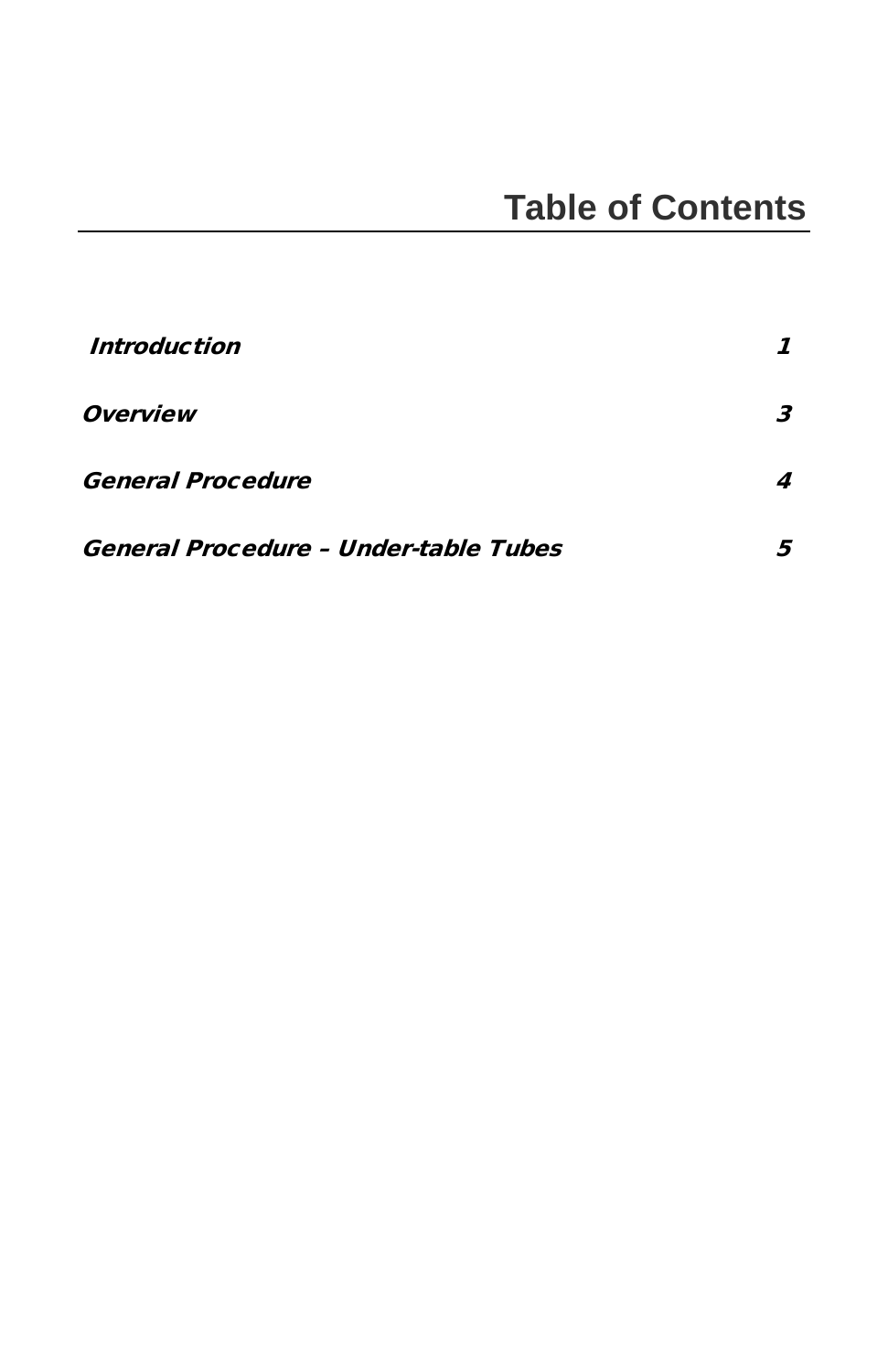# **Introduction**

The purpose of the Ludlum HVL filters is to help the medical physicist or service engineer confirm the necessary filtration required to remove the damaging low-energy radiation from the primary beam of the various X-ray tubes used in diagnostic radiology.  $\mathcal{L}$ 

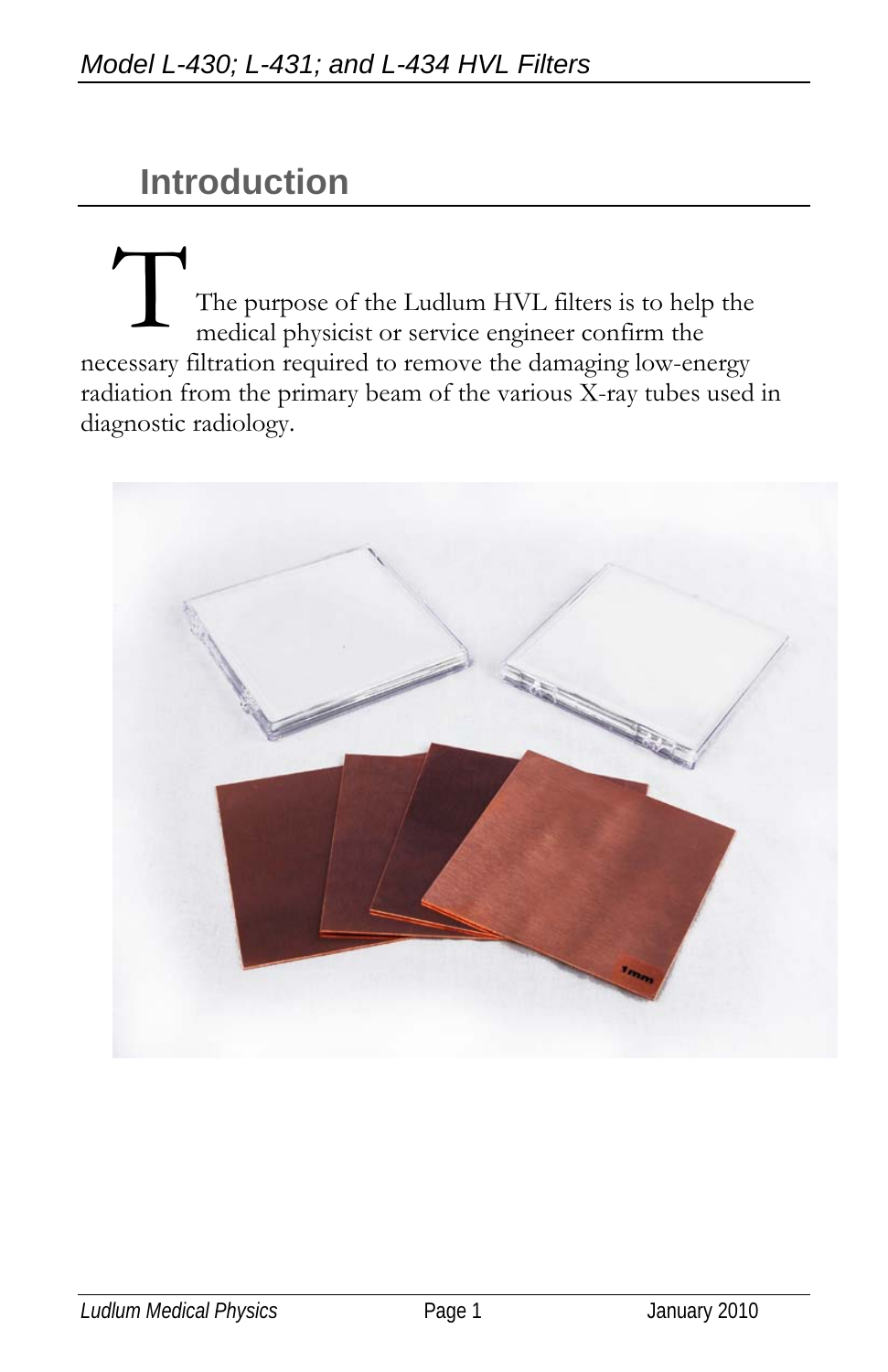#### **The HVL Filter sets come in three types:**

**The Model L-430** is the standard high-purity aluminum for HVL determinations of mid-range generators (80-140 kVp). The set includes 11 filters (10 x 10 cm); five of them with 1.0 mm thickness, two of them with 0.5 mm thickness and four of them with 0.1 mm thickness. It is made with type-1100 aluminum. Weight: 0.06 kg (15 lb).

**The Model L-431** copper set is for HVL determinations of high-range X-ray generators (140-400 kVp). The set includes 10 filters (10 x 10 cm): four of them with 1.0 mm thickness, two of them with 0.5 mm thickness, and four of them with 0.1 mm thickness. Weight: .56 kg (1.25 lb).

**The Model L-434** is the ultra-high purity aluminum typically required for HVL determination of mammography. Because type 1100 aluminum is only 99.0% pure, it has some impurities that can give an HVL value that is 7.5% lower than those measured with pure aluminum. When doing HVL measurements on a mammography unit, it is recommended that the highest purity aluminum be used. This set of six attenuators satisfies this recommendation, because they are 99.9% pure (type 1145 aluminum).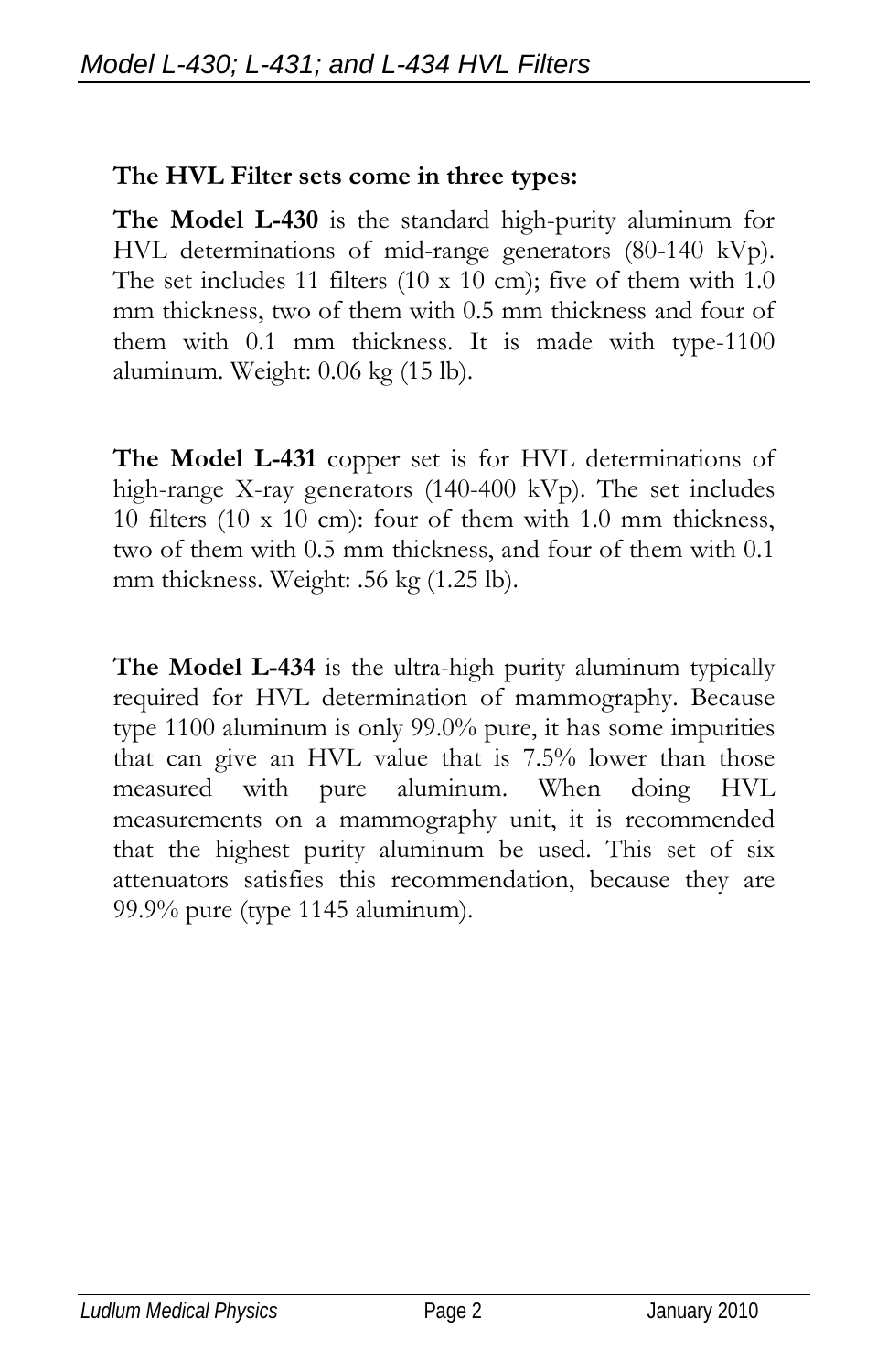## **Overview**

HVL can be defined as the layer of aluminum needed to attenuate the dose detector signal to 50% of its original value. The primary purpose is to ensure that the total filtration in the tube assembly is maintained at an appropriate level to minimize the patient skin dose.

HVL testing also helps to confirm kVp values and provides an indication of what the X-ray spectrum looks like. A spectrum with a low maximum energy but high filtration could have the same HVL value as a spectrum with a higher maximum energy and a lower filtration.

Measuring on a so-called simulator may pose a problem. The collimator is usually equipped with radiation attenuating wires and markings, which will disturb the dose detector. Use the light field to verify the detector is outside these markings.

**Note:** This applies for ion chambers as well.

An overall accuracy of  $\pm 25\%$  in the conversion from HVL to total filtration can be expected. This error can be reduced substantially if the waveform and the correct interpolation procedures are noted.

Most protocols and regulations state a total filtration of 3.0 mm Al at 80 kVp. Dedicated chest stand should have an added Cu-filtration of 0.1 mm. This equals approximately 6 mm Al.

**Warning:** The mammographic HVL filters are very thin and easily bent. Be very careful when handling these. Do not touch them with your fingers directly.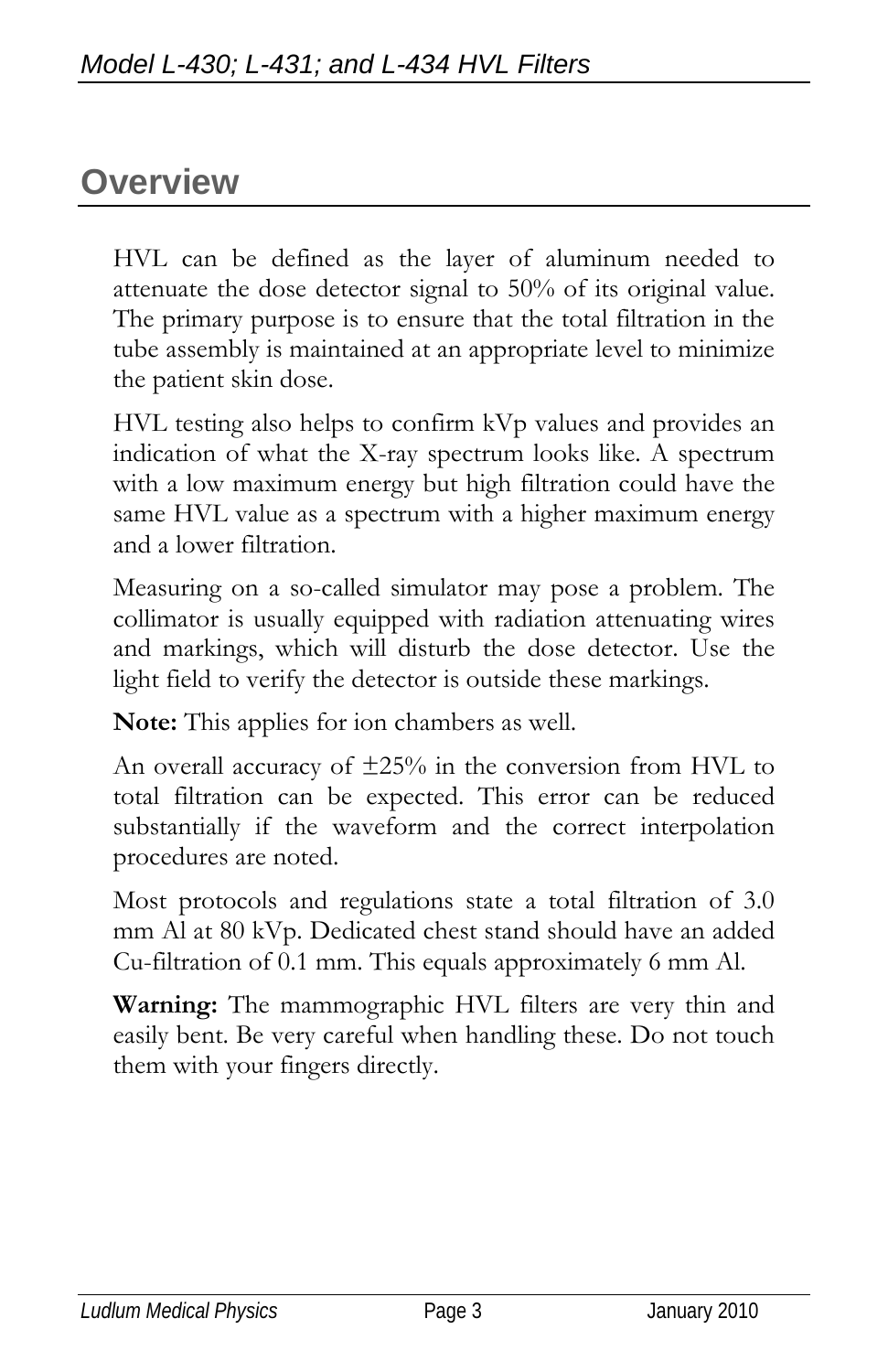## **General Procedure**

Prior to any HVL measurements, the following should be checked:

- 1. The total filtration or HVL should be stated on the X-ray equipment to be measured. Note particularly if there is any added copper filter present. This will affect the kVp measurements. (If there is a copper filter, it should be located upstream to the aluminum filter. The copper generates secondary, characteristic X-rays, which will only add to the skin dose.)
- 2. The X-ray equipment should be easily removable or have changeable filters. Make sure they are correctly positioned and properly marked. The chosen filter should be noted in the measurements.
- 3. The light field/radiation field coincidence must be within acceptance limits (usually within 1% of focus film distance). [The Model L-661-662 will help to confirm this.]
- 4. Ensure the kVp is within acceptance limits (usually within 5% for radiographic units and within 1kV for mammographic units). This is particularly important when measuring mammographic kVp.
- 5. The reproducibility of the generator should be checked (kVp and output).
- 6. The field must be collimated to an area just slightly larger than the detector. Ensure that the filter covers the entire field. This may prove difficult at large focus to tabletop distances. The stand must then perhaps be built up to satisfy